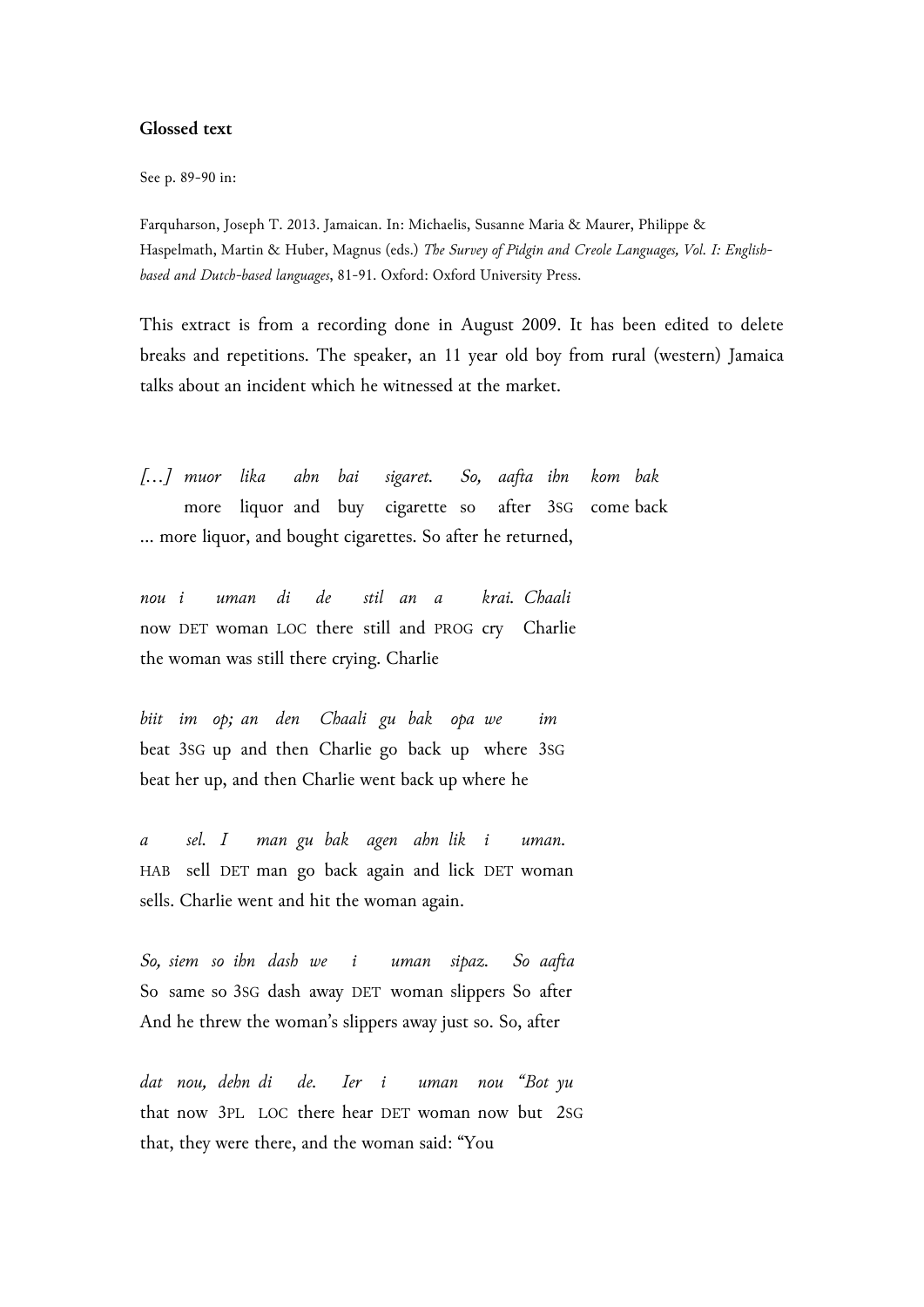*no aadineri. Yu dash we mi gud bran nyuu* NEG ordinary 2SG dash away 2SG.POSS good brand new must be crazy. You threw away my perfectly new

*sipaz we mi jos bai laas wiik? A lik im shuda* slippers REL 2SG just buy last week FOC lick 3SG MOD slippers that I bought just last week? Man, he should have

*lik yu ina yu fies man. An di wol a dem* lick 2SG in 2SG face man and DET whole of them punched you in the face." And all of them

*se "Me wi giim sohn lik rait ya so nou".* QUOT make 1PL give.3SG some lick right here so now said "Let us give him a beating right now."

*Wahn kroud, yu no. Wol iipa piipl soroun* INDF crowd you know whole heap-of people surround A crowd, you know; a whole lot of people surrounded

*im; wahn iip. So den, afta wen ihn di de nou,* 3SG INDF heap so then after when 3SG LOC there now him. A whole lot. So, while he was there

*di de a ron-ron op ihn mout, so, wahn neks* LOC there PROG run-run up 3SG mouth so INDF next running off at the mouth, well, another

*man kom aafta i rasta-man de nou, wahn* man come after DET rasta-man there now INDF man, a non-Rastafarian, went up to the male Rastafarian

*baal-ed man ahn se "Bot yu no aadineri! Ku* bald-head man and QUOT but 2SG NEG ordinary look and said: "You're just crazy! Look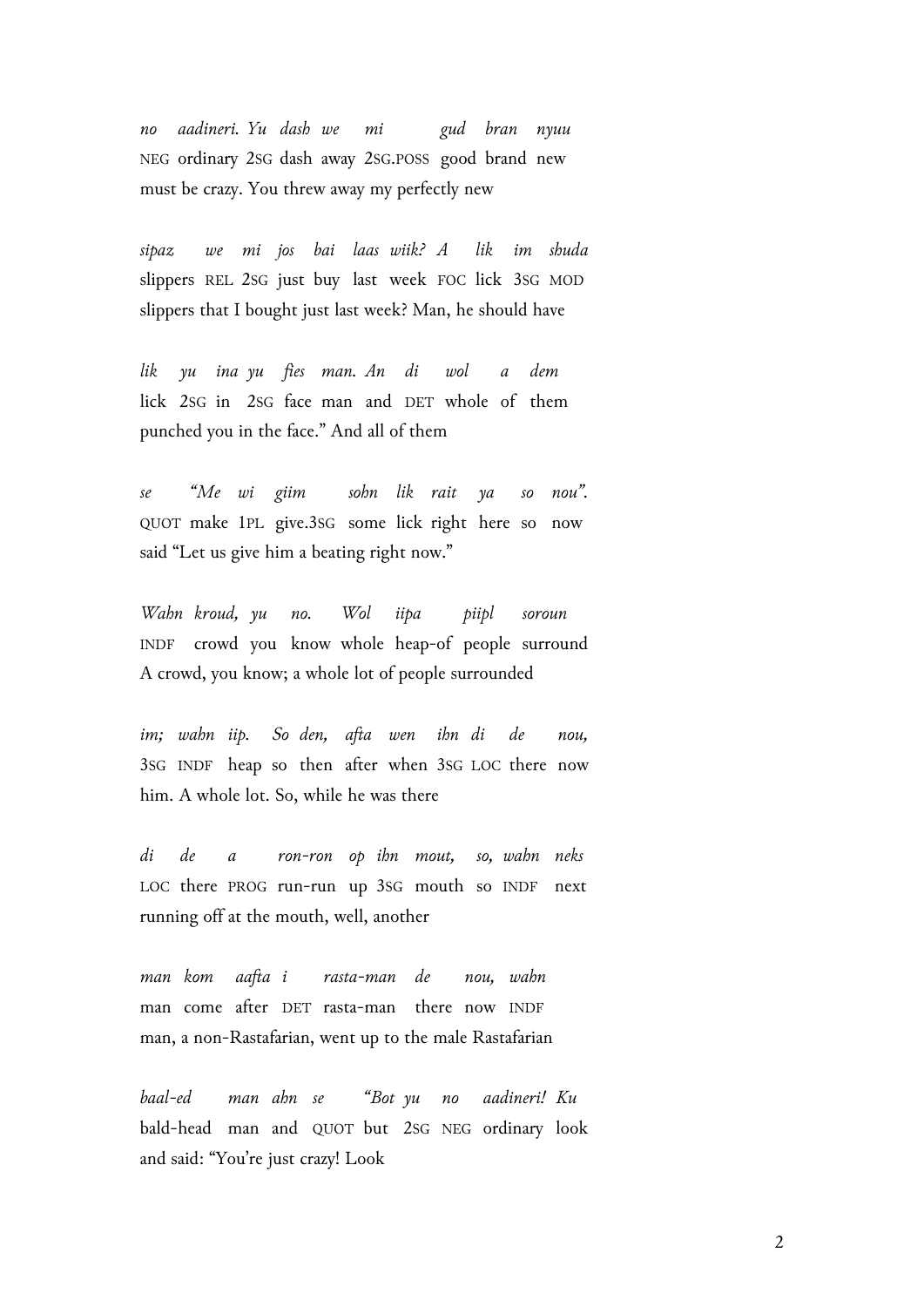*ou yu fu-fuul." "I man no tel yu yu afi du* how 2SG fool~fool DET man NEG tell 2SG 2SG MOD do how stupid you are." "Didn't the man tell you that you had to do

*dat an yu afi dwiit?" I man guwe ahn kom* that and 2SG MOD do.3SG DET man go.away and come it, and didn't you have to do it?" The man left and

*bak an dehn si se dehn stil di de; ier i* back and 3PL see COMP 3PL still LOC there hear DET returned and they saw that they were still there. Listen

*man nou "Gwaan man, a mos nuo wa fi du* man now go-on man 1SG must know what INF do to what he said: "Carry on like that. I will know what to do

*yu". So i rasta-man se "Kom aan me wi biit* 2SG so DET rasta-man QUOT come on make 1PL beat with you!" So the male Rastafarian said: "Come on, let's beat

*dem op nou. Kom aan". Ye, wahn sitn de nou…* 3PL up now come on yes INDF thing there now them up now. Come on!" Yes, an ahm

*wa yu uda kaal im? Wahn igla, "You! A wahn* what 2SG COND call 3SG INDF haggler hey FOC INDF what-would-you-call-him-again? A haggler. "Hey! That man

*lukl jonki bwai dat-de ino, ahn mi no* little drunken boy DEM-DIST you.know and 1SG NEG is an old drunk, you know, and I don't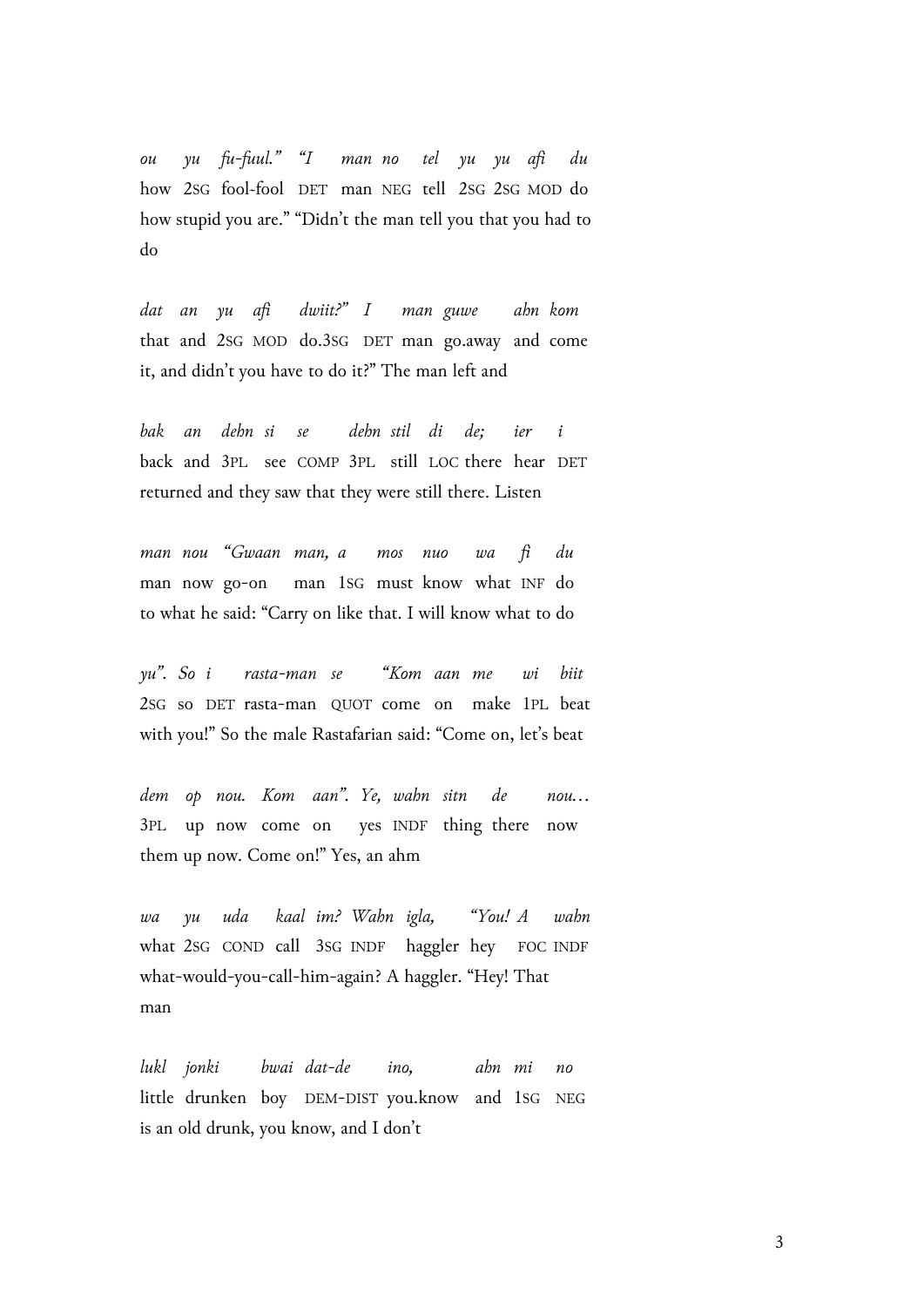*laik wen ihn de roun mi ino, kaa ihn* like when 3SG LOC round 1SG you-know because 3SG like having him around me, you know, because he is

*aalwiez a biit biit op ihn waf ahn dehn sitn* always PROG beat beat up 3SG.POSS wife and 3SG thing always beating his wife and things of the

*de". Antil dehn tel im fi tap i naiz. So i* there until 3PL tell 3SG INF stop DET noise so DET sort." Until they told him to stop the noise. So the

*man tek wahn kyaat ahn guwe an dehn ron im* man take INDF cart and go.away and 3PL run 3SG man took a cart and went away and drove him

*we. So afta a wail nou ihn tek out i* away so after INDF while now 3SG take out DET away. So after a while he took out the

*moni ihn nehn don i wol a i moni* money 3SG NEG.ANT finish DET whole of DET money money. He hadn't finished all of the money

*yet ino. So ihn tek out som a i moni* yet you.know so 3SG take out some of DET money yet, you know. So he took some of the money

*ahn gi bak i uman; aafta i wol a dem* and give back DET woman after DET whole of them and gave it back to the woman; afterwards all of them

*disaid se dehn mos muuv frahn ya so ahn no* decide COMP 3PL must move from here so and NEG decided that they had to move from there and not